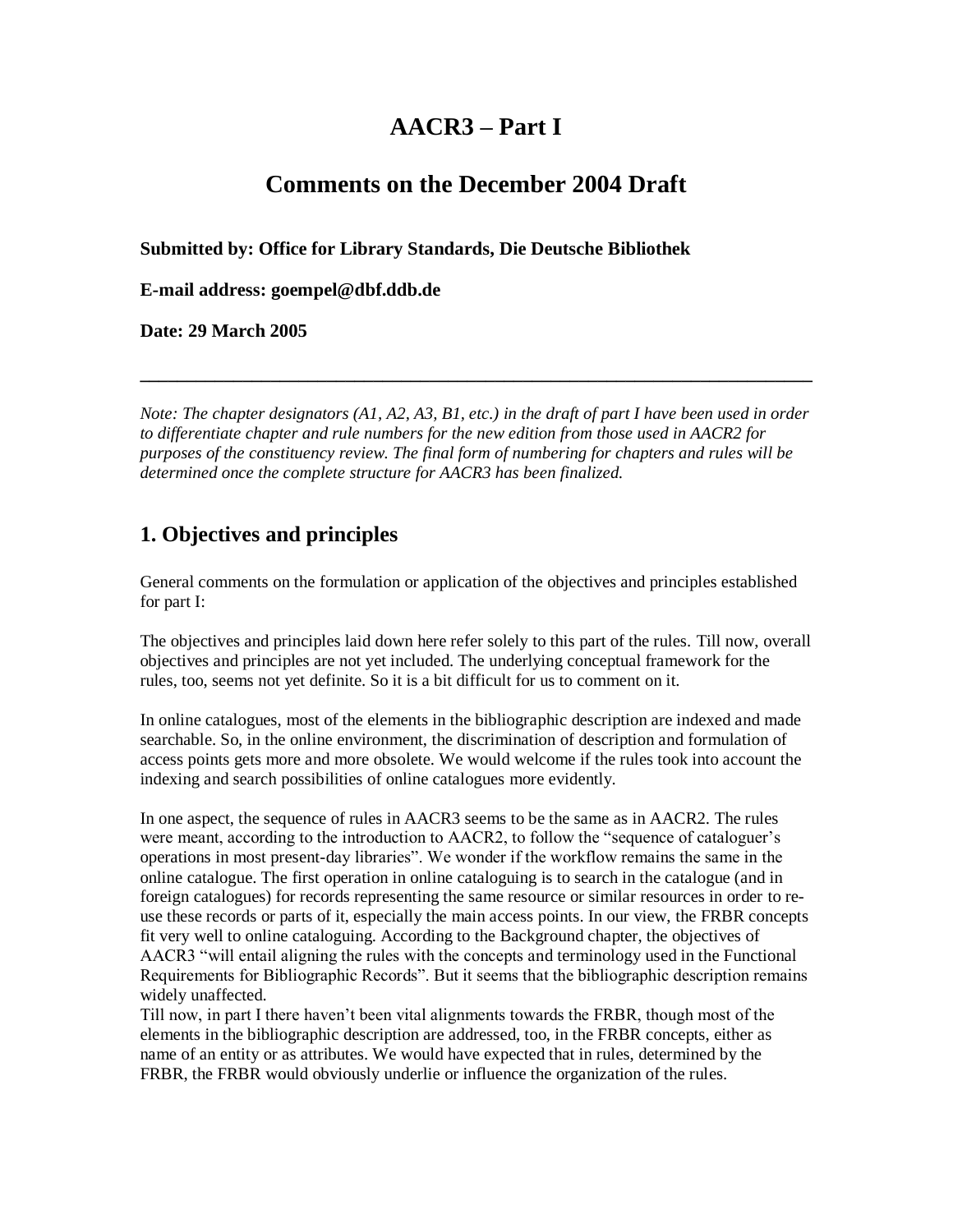Due to a short period of time for commenting and the fact that we are "beginners" with AACR, we did not look into details of Part B and C. Please excuse if our comments are lacking in this respect. Due to the fact that we are no native speakers, we want to apologize, if some sentences may be not clear. If some explanations seem to be necessary, please let us know.

### **A. Scope, structure, terminology, etc.**

### *Objectives:*

## **Comprehensiveness**

Covering "all types of resources" is a very important aspect but it also is a very ambitious goal. Which "similar tools" are considered here? Can examples be provided?

What is going to happen with the appendices to AACR2?

### **Consistency**

## **Clarity**

According to the Introduction, the ISBD is the underlying concept of part I. The Functional Requirements for Bibliographic Records are mentioned only marginally in the Background chapter. We would welcome if the context between the two concepts, ISBD and FRBR, was clarified more precisely within the introduction to part I.

### **Rationality**

# **Currency**

We acknowledge that this is an ambitious objective and would welcome if "currency" included openness to new developments in cataloguing.

# **Compatibility**

Is compatibility to *metadata* standards given?

# **Adaptability**

In order to express and enable adaptability for communities worldwide, we suggest holding on to the intention of AACR2, 0.12 [Language preferences]:

"The rules contain some instances in which a decision is made on the basis of language and in which English is preferred. Users of the rules who do not use English as their working language should replace the specified preference for English by a preference for their working language. Authorized translations will do the same".

This applies also to any rules where a specific order of languages is stipulated.

More generally, we suggest changing the title "AACR3" to a new title which leaves the Anglo-American focus and leads to a truly international "open range".

### **Ease and efficiency of use**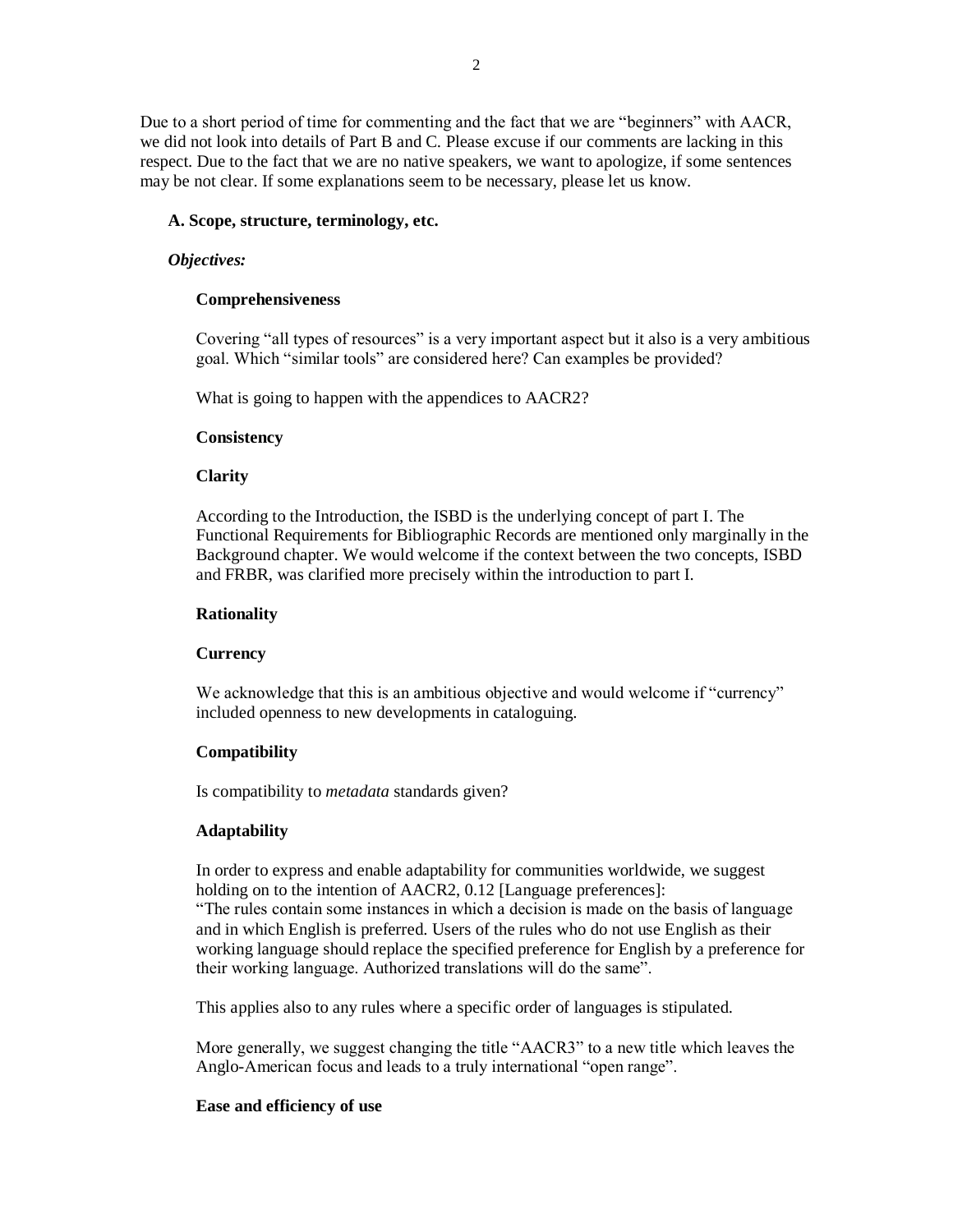#### **Format**

In its announcement of the new edition the Joint Steering Committee proclaims that the new edition is "envisioned as providing the basis for improved user access to all media in an online search environment". We, too, recognize that today rules have to be rules for the online catalogue.

In an online environment rules for a common presentation and display format should imply that the intended punctuation is to be derived automatically.

We agree with the objective to have a common presentation and display format, but the "mark up" punctuation for it should be done by the machine, not by the cataloguer. Additionally, we would welcome the advice that additional or alternative presentation formats are possible, too.

We propose to centralize the rules for presentation and display (punctuation) in a separate chapter and to omit the punctuation rules from the other chapters.

# *Principles:*

### **Generalization**

#### **Specificity**

### **Non-redundancy**

Part I, as discrete component, may conform to this principle. But we suspect that many of the attributes in the bibliographic description will be covered once more when for the reasons of resource discovery standardized forms are required. Which part of the rules will deal with encoding rules?

#### **Terminology**

The terminology does not reflect that the attributes in the bibliographic description belong to distinct FRBR concepts (work, expression, manifestation).

In some places, the terms seem to be used inconsistently (name of resource / title, main entry heading / access points, collective title / multipart resource etc.).

### **Reference structure**

#### **B. Functional Requirements**

#### *Objectives:*

#### **Responsiveness to user needs**

The description doesn't yet reflect the user requirements to find the bibliographic record (and thereby get access to the resource) and to navigate through the catalogue. Many of the attributes are searched directly by the users of the catalogue: title (or words from the title), publisher, numbers etc., related entities.

Other attributes are suitable to combine with other search words or among each other: the language, the GMD, SMD, place and year etc.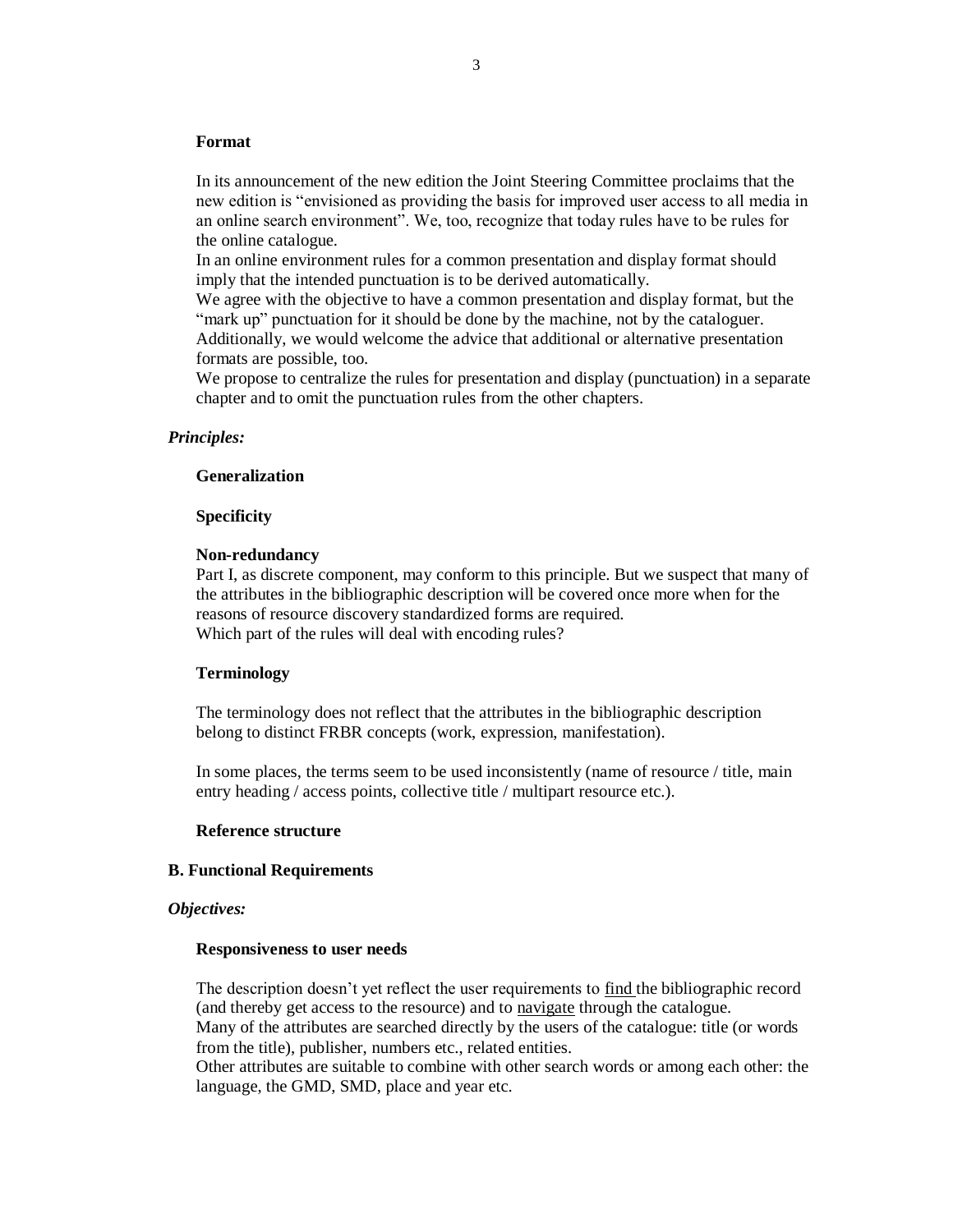#### **Cost efficiency**

#### **Format independence**

#### **Interoperability**

We miss a statement about interoperability. In our opinion, the rules should provide regulations, how interoperability could be guaranteed in the described records.

#### *Principles:*

**Differentiation**

**Sufficiency**

**Relationships**

**Representation**

**Accuracy**

#### **Uniformity**

We learned that the application of abbreviations is another topic for further investigation and welcome such a study. Whereas in the card catalogue times place on a catalogue card was rare, this is no longer the case in an online environment. The conventions for the use of abbreviations differ and an abbreviation which a librarian recognizes at once may not be understandable that easily for a user.

Many terms that are embodied in the bibliographic description will be relevant as access points (primary or additional ones). Wouldn't it be useful to present them unchanged and as they are found on the resource?

#### **Common usage**

# **2. Organization of the rules**

Comments on the scope and organization of the sections and chapters in part I:

### **Introduction**

#### **Scope**

What is meant by "access points added ..."?

Are these the main access points we know from AACR2? Many of the elements of the bibliographic description are used as access points, too, i.e. they are indexed so that users can search and find single words or text strings of the element content. Additionally to instructions on the access points represented by authority records, we would appreciate guidance in the rules which of the elements of the bibliographic description should be made searchable and which elements should – solely or additionally - be recorded in a standardized form.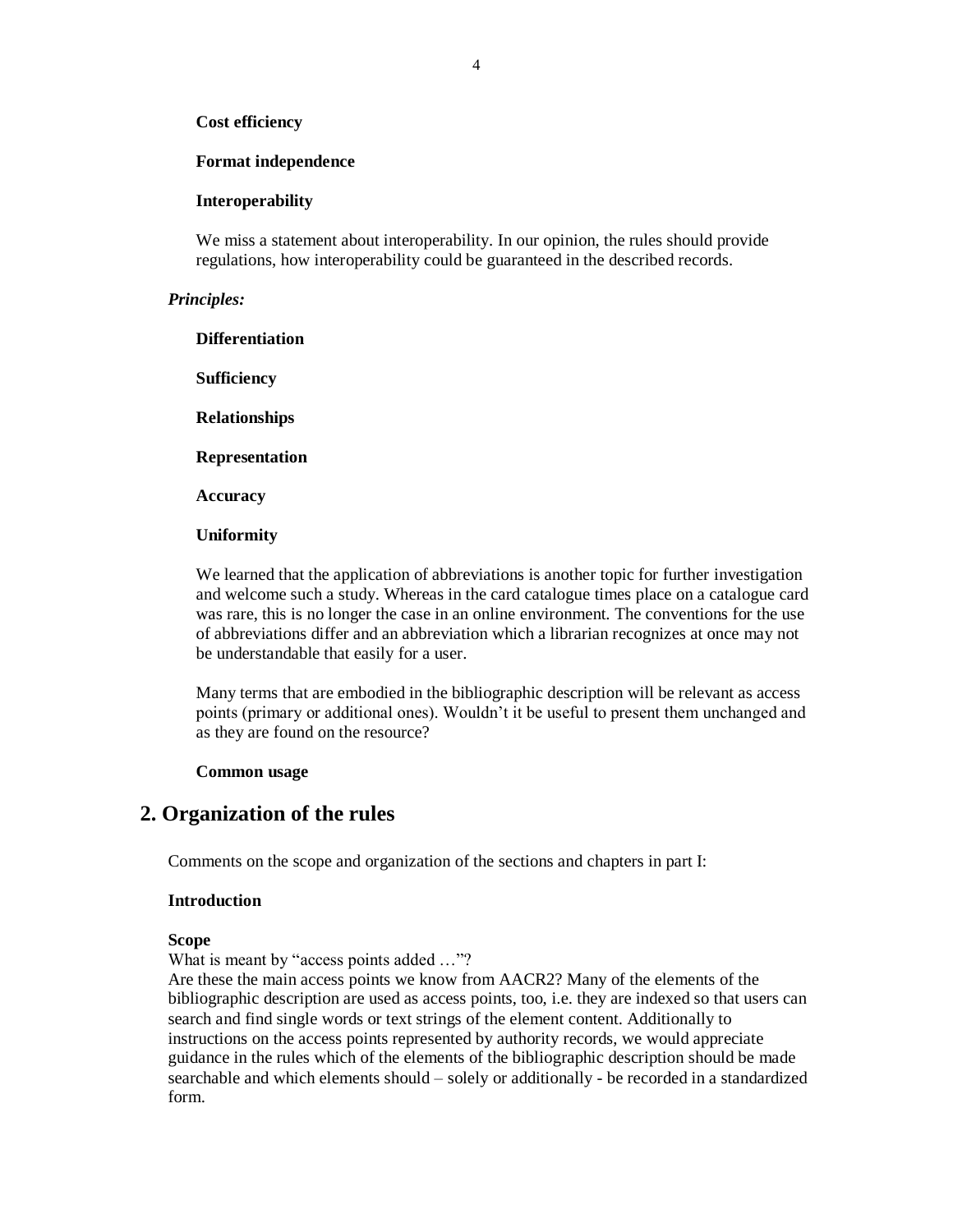On the other hand, the bibliographic description does not contain all relevant attributes and information on the resource. Access points cannot be limited to the elements of the bibliographic description.

According to the last sentence, instructions on access points will follow in part III, according to the background chapter; they will follow in part II. Is the term "catalogue entry" appropriate?

### **Structure of Description**

While FRBR distinguishes between 4 group-1-entities and assigns entity-specific elements to them, the ISBD represents the same elements in a flat structure. How will the two concepts be aligned?

## **Determining the Focus for the Description**

Wouldn't it be better to have this paragraph in the general introduction? The cataloguer first has to decide and to define which kind of resource he is going to catalogue. This is the entity not only in part I but also in the following parts.

Is there really a difference between d) integrating resources and f) assembled collection?

## **Section A – General rules**

## *Scope and organization of chapter A1 – General rules for description*

[Contents] The titles for A1.1 – A1.8 mirror the ISBD area titles.

A1.3 Is the added word "detail" necessary? Could "publication" be changed to "resource" as in other parts of the text?

A1.5 uses "technical" instead of "physical", and this change should be considered for ISBD revision as well.

A1.8 ISBD reads "Standard number (or alternative) …". Has "or alternative" deliberately been omitted?

A1.0A1.b) Is the source of information in i) really that alternative that gives the best information on the resource as a whole?

A1.0A2 Could an exact definition of "digital file header" be provided in the glossary? We had some different interpretations about this term. Does the digital file header contain the metadata or other data like identifiers etc.?

A1.0A4 "Encoded metadata", "metadata records" are not mentioned explicitly any more (they were part in AACR2 chapter 9). Are they covered by the more general wording now?

A1.0A5 We suggest to use "type of resource" instead of "type of publication".

A1.0F Concerning the former appendix for capitalization, we suggest to tend to a transcription as given.

A1.1B1 The rule itself does not state when to use "sic" and when to give the correction in square brackets and contradicts A2.1B1.

A1.1B3. The FRBR term "manifestation" is used here for the first time, but all in all it seems to be used rarely (though the focus of the bibliographic description is still much on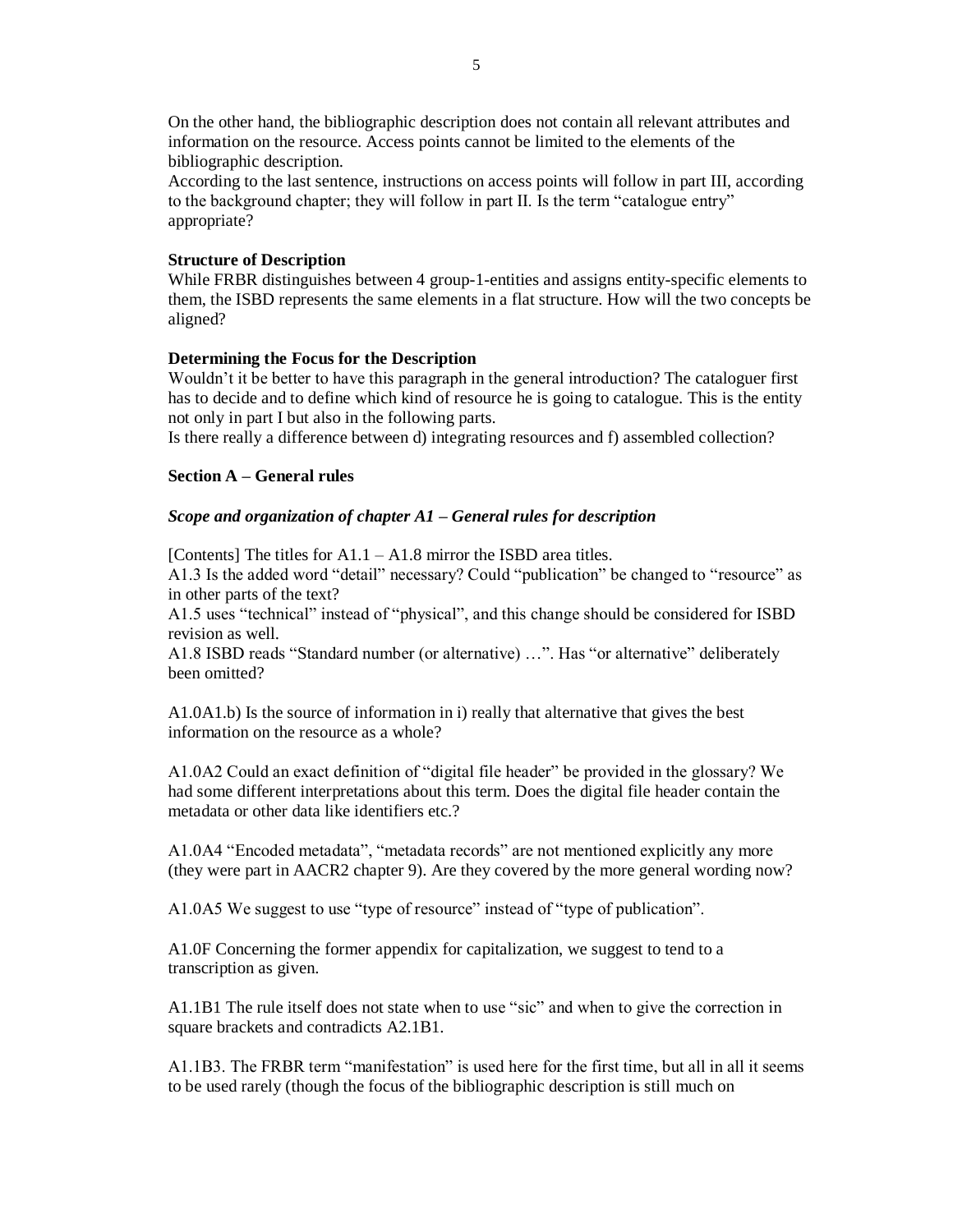"manifestation"). Although "item" has been removed from the draft in a lot of rules (e.g., A1.1B5), it seems that the use of the more general term "resource" has been increased.

A1.1B6 "Never omit any of the first five words of the title proper (excluding the alternative title)." The omissions in the introductory words (in the first part of A1.1B6) are another exception to this rule. We suggest transcribing the titles "as given". The interpretation of what has an introductory character and what is a firm part might lead to different results.

A1.1C1 It is good to see one list for general material designations (GMD) now instead of the former two lists. The differentiation between "content" and "medium" is a good approach. As terms like "graphic" and "three-dimensional" are used in both lists, this seems to hint at difficulties in really differentiating between content and medium. We noted that "electronic" has been removed. Is it replaced by "digital", "audio" or "multimedia" (all GMDs for medium) and "software" (content)?

The options to give the (optional) GMDs either for content OR for medium OR both might make it difficult to perceive the character of the GMD.

A1.1F5 The limitation to give only one person or corporate body when three or more are named in the resource is well-known to us; we have a similar rule in the German cataloguing code. As names are a valuable access point, we wondered if this limitation might be changed with an option to give up to three.

A1.2A1 Why is it necessary to differentiate between published and unpublished forms for the bibliographic description?

As the term "version" is used here ("versions of works"; "various versions of film or video"), we noted that the FRBR term "expression" is avoided, though part of the glossary ("version" is not in the glossary).

A1.4B3. Appendix B, mentioned here, is not yet part of the draft.

A1.4C6 The text asks for the English form of name. We missed the former AACR2 rule 0.12 about language preference, which would give the opportunity to use another language. Will this rule still be part of the AACR3 draft? It would be very helpful and useful in order to enable a worldwide application.

A1.4D2 This rule asks to record the name of the publisher in the shortest form which can be understood and identified internationally. The rule would apply to corporate bodies in the function of a publisher, too. Would an acronym of a corporate body be accepted, too? If so, we wondered if acronyms or shortest forms are always easy to find for a user.

A1.5B1 Computer card and computer optical card are given as examples for new physical carriers. Why are these terms not included in table 1?

A1.5B2, Table 2. Is our understanding correct that N/A means "not applicable"? We are not sure what N/A stands for.

Why is a wall chart, e.g., only given in the component table (2) and not in the physical unit table (1) as well?

A1.5B5 "Item" is used here in a specific meaning, different from the FRBR and the FRBR expanded glossary definition.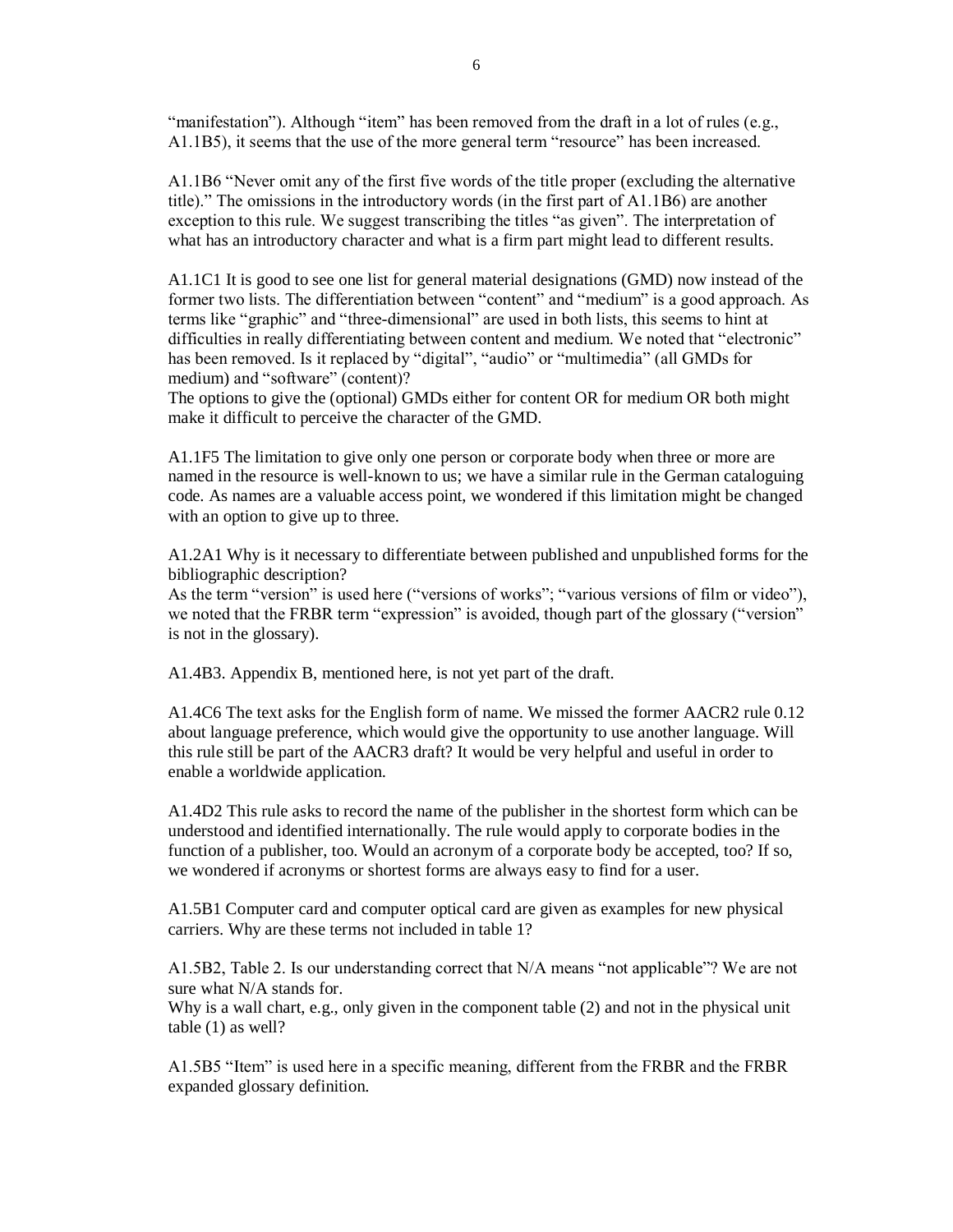A 1.7B9 This rule asks to provide the "name of the … resource" respectively the "name of the original". What is the name? (See also our comment on A1.10A). The rule neither mentions "title" nor "title proper". FRBR terms "work", "manifestation" are not used here.

A1.8B We suggest to include persistent identifiers, like URN. Is there a place, maybe in the technical description areas, that URLs may be given? We know that they are given in MARC field 856, but we are not sure if the URLs are mentioned in the text.

A1.8B4 Wouldn't it be useful, to register and mark also *wrong* ISBNs when they appear in the publication in hand? Users normally do not know, if an ISBN is incorrect. Under retrieval points of view the wrong ISBN should be searchable.

A1.10A "In" shall be followed by "name and/or uniform title heading (see XX)". This is different from A1.7B9, where "name of the resource" is asked for instead of a name or title heading.

*Scope and organization of chapter A2 – Resources issued in successive parts*

*Scope and organization of chapter A3 – Integrating resources*

**Section B – Supplementary rules applicable to specific types of content**

*Scope and organization of chapter B1 – Text*

*Scope and organization of chapter B2 – Music*

*Scope and organization of chapter B3 – Cartographic resources*

*Scope and organization of chapter B4 – Graphics*

*Scope and organization of chapter B5 – Three-dimensional resources*

*Scope and organization of chapter B6 – Sound*

*Scope and organization of chapter B7 – Moving images*

**Section C – Supplementary rules applicable to specific types of media** *Scope and organization of chapter C1 – Print and graphic media*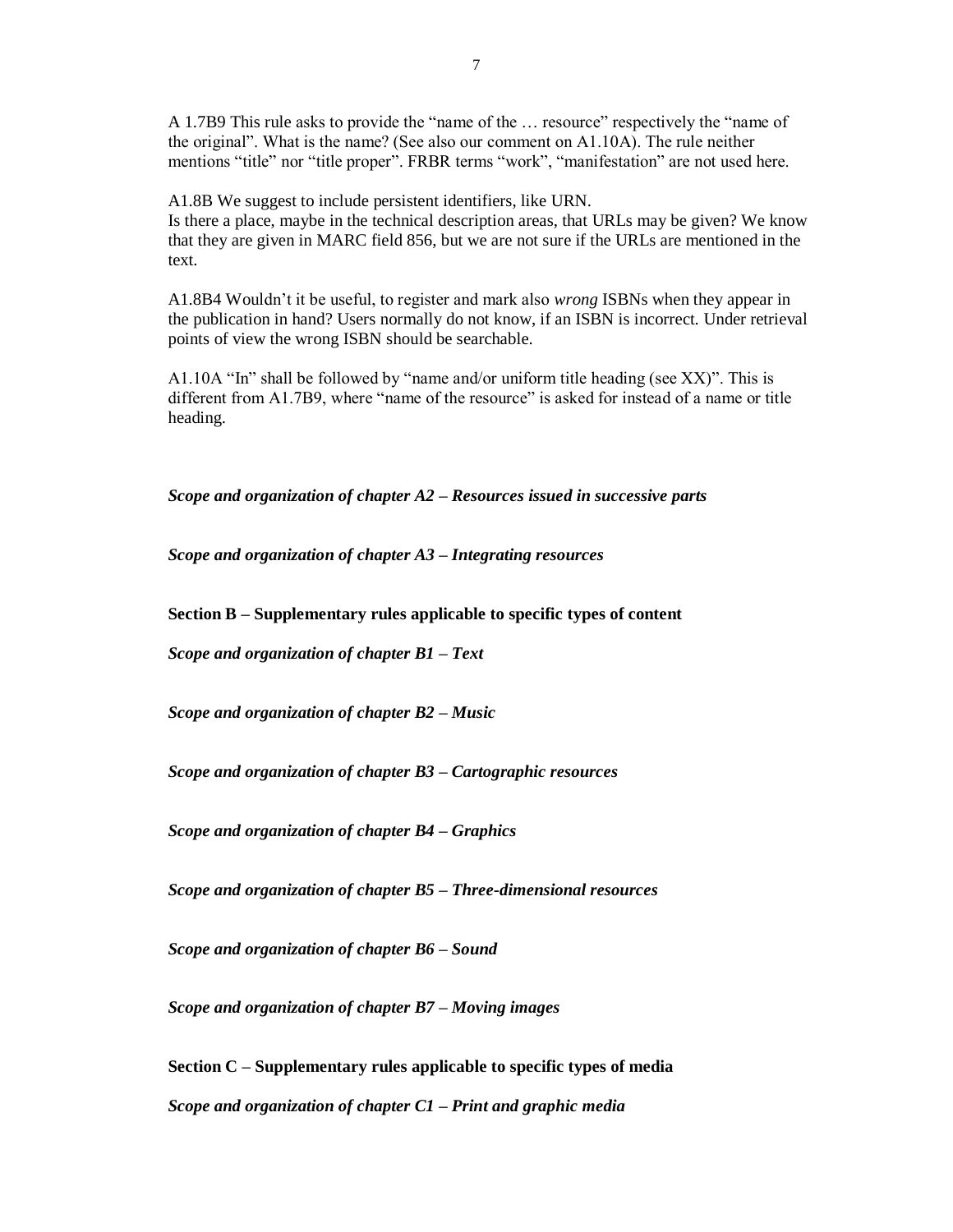*Scope and organization of chapter C2 – Micrographic media*

*Scope and organization of chapter C3 – Tactile media*

*Scope and organization of chapter C4 – Three-dimensional media*

*Scope and organization of chapter C5 – Audio media*

*Scope and organization of chapter C6 – Projected graphic, film, and video media*

*Scope and organization of chapter C7 – Digital media*

# **3. Focus of the description**

Comments on instructions in the Introduction and in rule A1.0A1 on focus of the description:

[Page I-1. Introduction. Structure of the description Note 1 refers to ISBD(G) from 1977. It should refer to the valid revised edition 2004 [http://www.ifla.org/VII/s13/pubs/isbdg2004.pdf.](http://www.ifla.org/VII/s13/pubs/isbdg2004.pdf)

# **4. Resources in an unpublished form**

Comments on the scope and placement of rules pertaining to resources in an unpublished form:

**General rules (A1.1B11, A1.2A1, A1.4C8, A1.4D9, A1.4F8, A1.7B12.2, A1.7B14, A1.7B30)**

**Supplementary rules applicable to text (B1.1B11, B1.1E6, B1.4F8)**

## **Rules on resources in an unpublished form from AACR2 omitted from the draft of AACR3**

In the AACR2, we noted that dissertations were considered as "unpublished", whereas Chapter 9 included a stipulation to consider remote access electronic resources as published. As we have a lot of online dissertations, we wondered about the different handling. This discrepancy seems to have vanished with the AACR3, part I draft.

# **5. Resources issued in successive parts**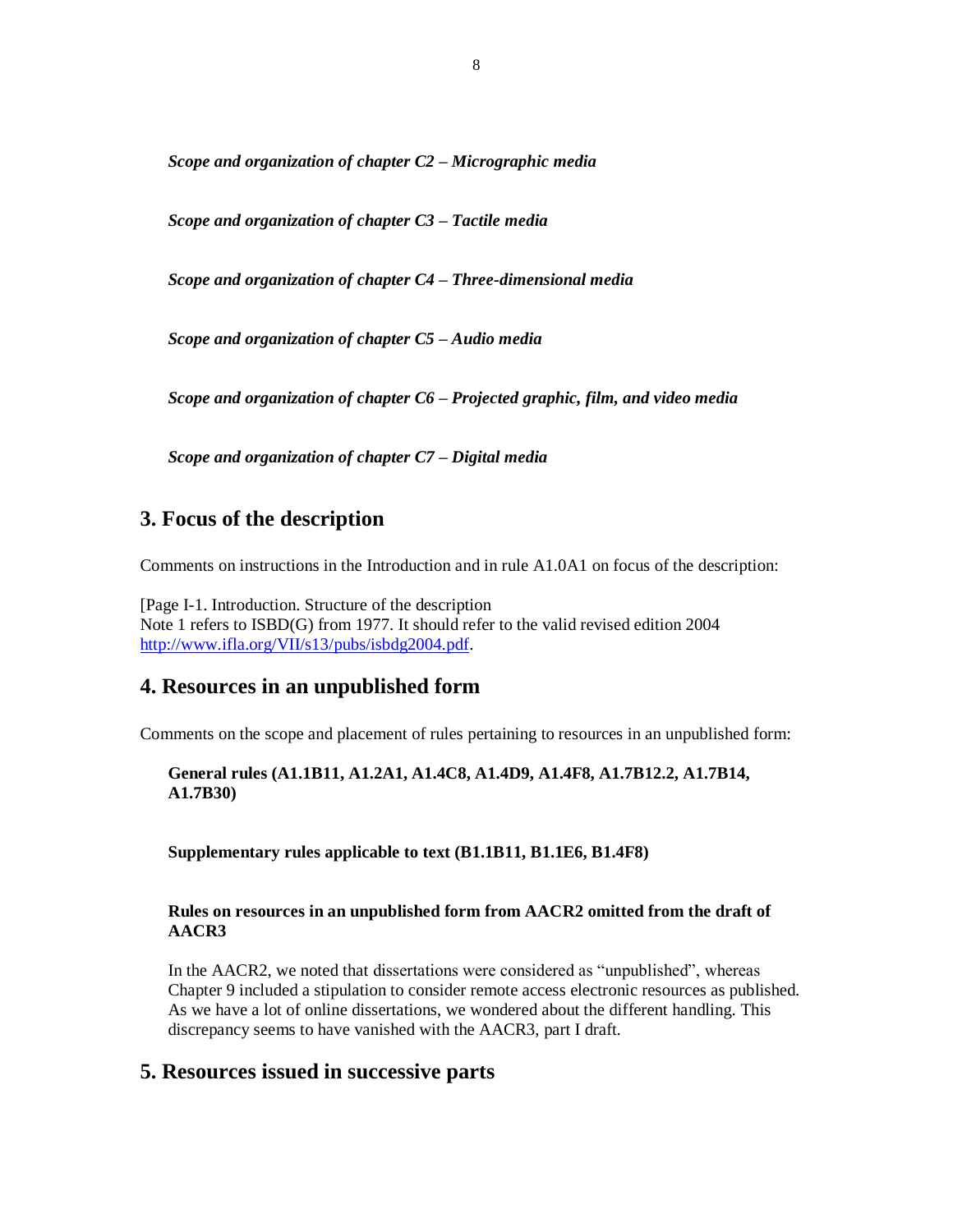Comments on rules pertaining to resources issued in successive parts:

**Numbering area (A1.3)**

**Title and statement of responsibility area (A2.1)**

**Edition area (A2.2)**

**Publication, distribution, etc., area (A2.4)**

**Technical description area (A2.5)**

**Series area (A2.6)**

**Note area (A2.7)**

The basis for description, in general (with the exception of integrating resources), is the first or earliest available issue or part. We recognize that this is in accordance with international standards, though, in the process of revising AACR2, ISBD(S) to (CR) and ISSN rules, this topic was discussed as there is a need for OPACs, e.g., to present up-to-date information about publisher and the valid title. Will there be stipulations in further parts of AACR3 to make entries for differing titles?

Furthermore, would it be feasible to open possibilities to add, e.g., new publishers, changed titles in other, searchable fields as part of the bibliographic description?

# **6. Integrating resources**

Comments on rules pertaining to integrating resources:

**Title and statement of responsibility area (A3.1)**

**Edition area (A3.2)**

**Publication, distribution, etc., area (A3.4)**

**Technical description area (A3.5)**

**Series area (A3.6)**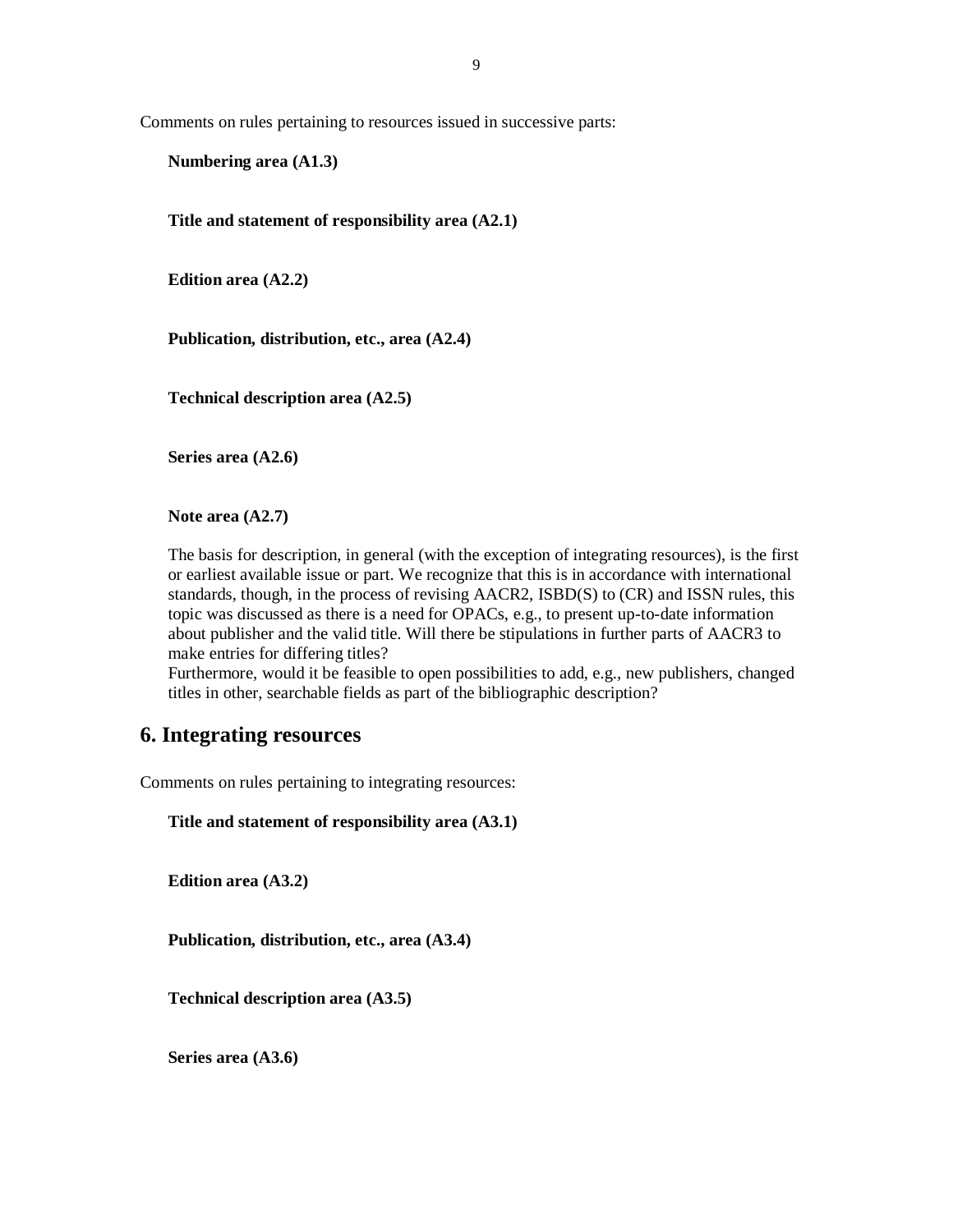**Note area (A3.7)**

**Standard number and terms of availability area (A3.8)**

# **7. Assembled collections**

Comments on the scope and placement of rules pertaining to assembled collections:

Is there really a difference between d) integrating resources and f) assembled collection?

**General rules (A1.4C8, A1.4D9, A1.4F8, A1.5B5, A1.5D3)**

**Supplementary rules applicable to text (B1.1B11)**

**Supplementary rules applicable to print and graphic media (C1.5D3)**

# **8. Early printed resources**

Comments on the scope, placement, and application of rules pertaining to early printed resources:

```
General rules (A1.4D1, A1.4G1,)
```
**Supplementary rules applicable to print and graphic media (C1.5B2.1.19, C1.5D1.1, C1.7B13.2, C1.7B28.1)**

**Rules on early printed monographs from AACR2 omitted from the draft of AACR3**

# **9. Sources of information**

Comments on the generalization and reworking of rules on sources of information (A1.0A):

We noted that the new stipulations have a general nature.

# **10. General material designation**

Comments on the revision of rules on general material designation and the terms used as GMDs (A1.1C):

# **11. Publication, distribution, etc. area**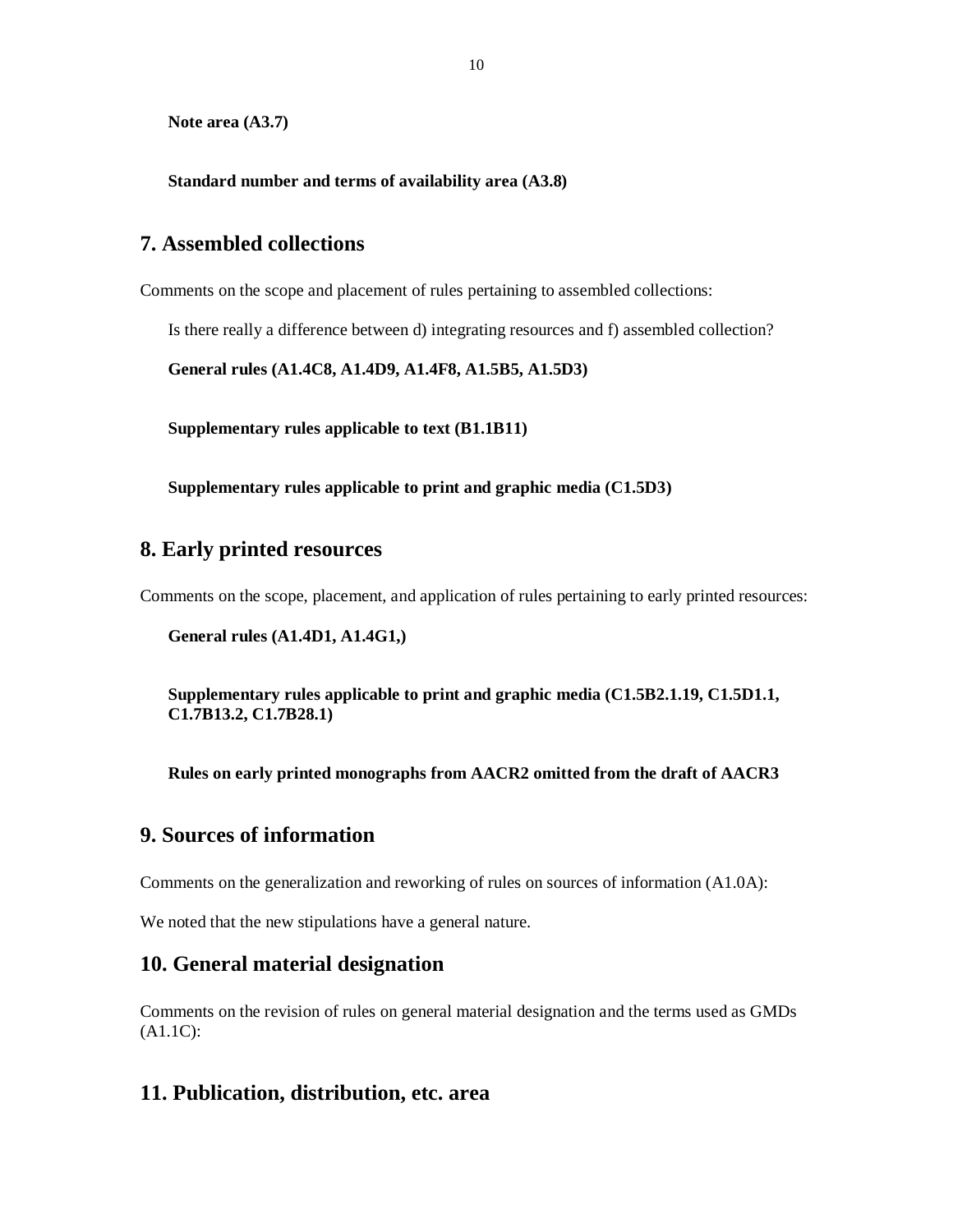Comments on the revision of rules pertaining to the publication, distribution, etc., area:

```
Elimination of the use of "s.l." and "s.n." (A1.4C6, A1.4D7)
```
# **12. Technical description area**

Comments on the scope, placement, and application of rules pertaining to technical description:

The technical description area seems to provide no sufficient rules for long-term preservation purposes. Long-term preservation now is an important task for libraries. In the metadata community standards for long-term preservation have been developed. But we do not want to refer only to electronic publications. We also need to describe our traditional library material (books etc.) under long-term preservation points of view, e.g., if the paper is acid-free.

```
General rules on extent (A1.5B)
```
**General rules on other technical details (A1.5C)**

**General rules on dimensions (A1.5D)**

**General rules on ancillary material (A1.5E)**

**Supplementary rules applicable to print and graphic media (C1.5)**

**Supplementary rules applicable to micrographic media (C2.5)**

**Supplementary rules applicable to tactile media (C3.5)**

**Supplementary rules applicable to three-dimensional media (C4.5)**

**Supplementary rules applicable to audio media (C5.5)**

**Supplementary rules applicable to projected graphic, film, and video media (C6.5)**

**Supplementary rules applicable to digital media (C7.5)**

**Potential for further generalization of rules on technical description (e.g., X.5C10)**